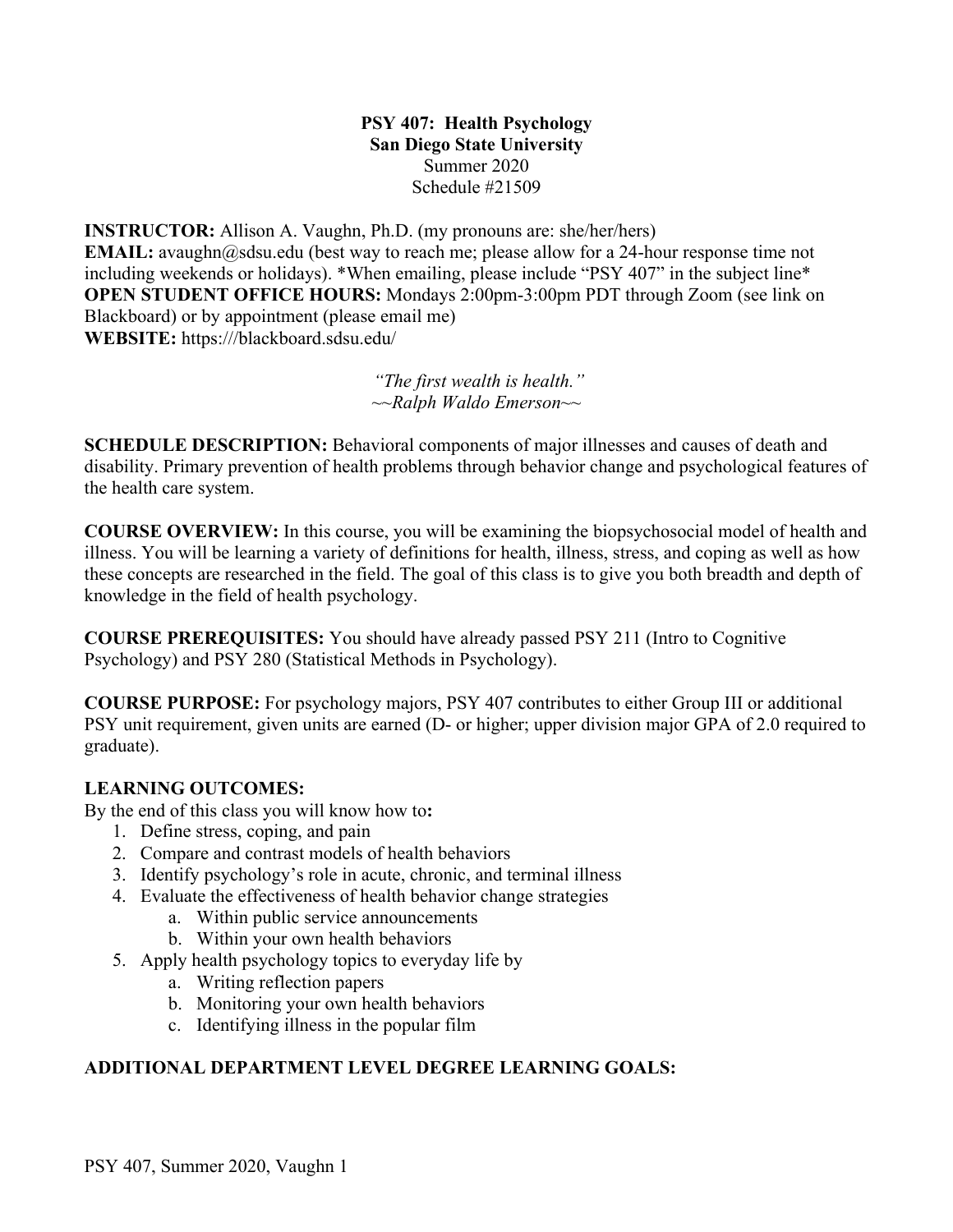In addition to those outlined above, other learning objectives identified as important across the Psychology Curriculum that overlap with this course are:

- Describe applications of psychology  $(1.3)$
- Define a broad range of research methods used in psychology (2.1)
- Describe ethical considerations in psychological research (2.3)
- Describe how psychological findings differ across cultures (3.2)
- Describe ethical considerations as they apply to culture and diversity (3.3)
- Demonstrate effective (general/non-APA-style) writing (4.2)
- Describe how psychological theories, knowledge, and methods can be applied to law, business, health care, education, and other career opportunities  $(5.1)$

#### **REQUIRED MATERIALS:**

PSY 407 is an Immediate Access Course: All of the required course materials for this class (textbook) are provided in a digital format by the first day of classes and are free through the add/drop date (July 15, 2020). Your SDSU student account will then be charged a special reduced price for use of the materials for the remainder of the semester unless you opt-out of the content by 11:59 PM on the add/drop date (July 15, 2020). Please visit www.shopaztecs.com/immediateaccess for additional information about Immediate Access pricing,

digital subscription duration, print add-ons, opting out and other frequently asked questions.

• *Health Psychology: An Introduction to Behavior and Health 9<sup>th</sup> ed. Linda Brannon, Jess Feist, &* John A. Updegraff. Wadsworth.

#### **GENERAL COURSE POLICIES:**

- *Respect:* Please show respect not only to the instructor but also to the other students. We will be talking about issues surrounding health – a subject that is personal and can be sensitive to many people. Please be respectful of others' experiences and opinions and keep those experiences in the classroom (on Blackboard) – no gossiping outside of this course. Also, be respectful when asking questions, posting on the discussion boards, and during virtual office hours. If you are not respectful, I will limit your communication abilities within this online course.
- *Late assignments/exams:* If you know that you will miss an assignment or exam, please *make arrangements with the instructor at least 1 week prior to the assignment/exam*. Make-up assignments and exams will be scheduled on a case-by-case basis with approval by the instructor. Exams will be open for 22 of the 24-hour day so there is ample opportunity to take each exam making allowances for work, caretaking, and other responsibilities unrelated to school.
- *Religious observances*: The University Policy File includes the following statement on Absence for Religious Observances: By the end of the second week of classes, students should notify the instructors of affected courses of planned absences for religious observances. Therefore, if you foresee that the date of a religious observance coincides with an exam date, please see me before the end of the second week of the semester. However, do not wait until the day of the exam or the day after the exam to ask for a make-up exam.
- *Grade reviews:* Upon receiving graded assignments and exams, you have **1 week** to check your grade with the instructor. This includes the grade for the final exam and your final grade for the class. After one week, grade reviews will not be considered.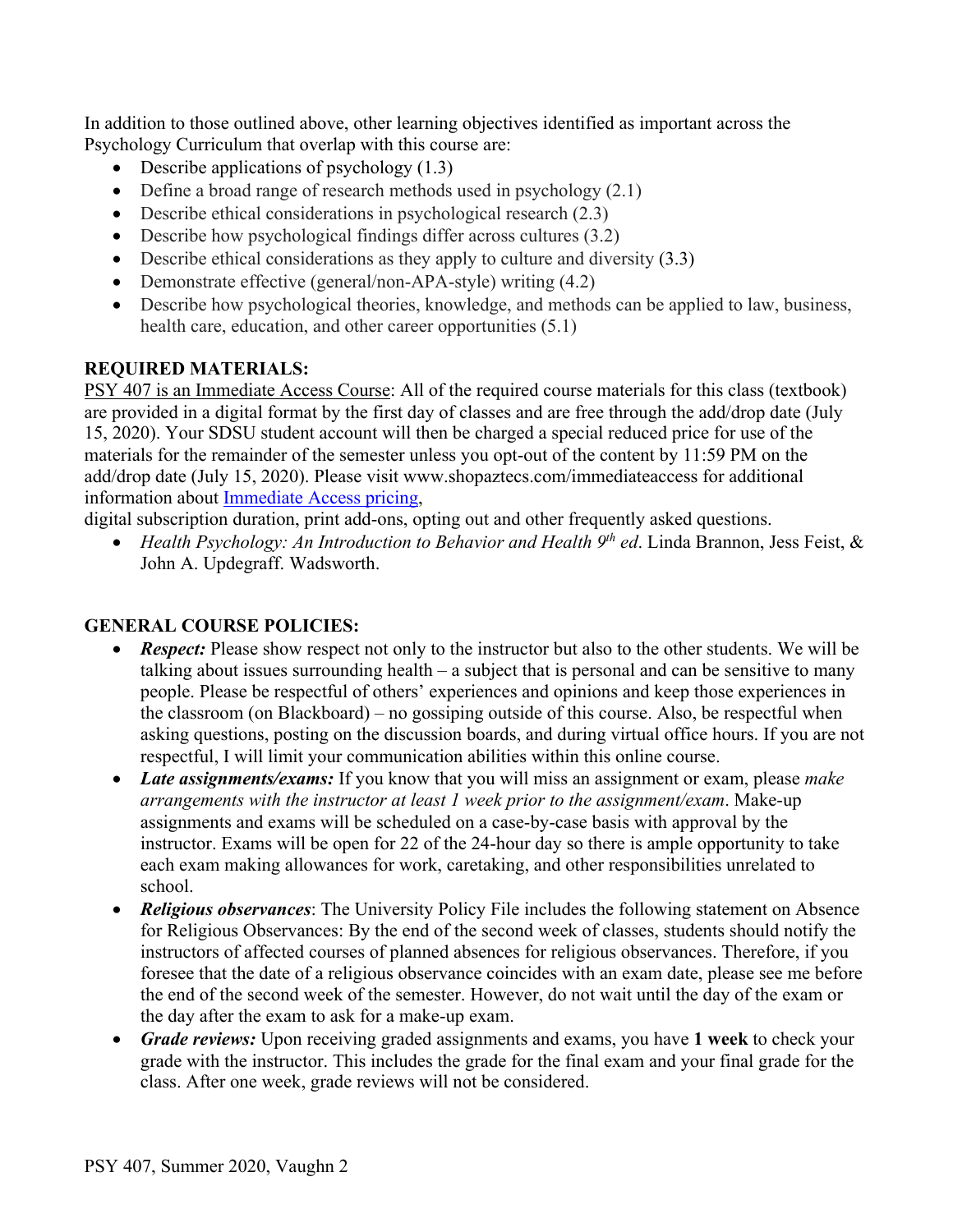- *Students with disabilities:* If you are a student with a disability and believe you will need accommodations for this class, it is your responsibility to contact Student Ability Success Center at (619) 594-6473 or through their website at http://go.sdsu.edu/student\_affairs/sds/ To avoid any delay in the receipt of your accommodations, you should contact Student Ability Success Center as soon as possible. Please note that accommodations are not retroactive, and that I cannot provide accommodations based upon disability until I have received an accommodation letter from Student Ability Success Center. Your cooperation is appreciated.
- *Student privacy and intellectual property*: The Family Educational Rights and Privacy Act (FERPA) mandates the protection of student information, including contact information, grades, and graded assignments. I will use Blackboard to communicate with you, and I will not post grades or leave graded assignments in public places. Students will be notified at the time of an assignment if copies of student work will be retained beyond the end of the semester or used as examples for future students or the wider public. Students maintain intellectual property rights to work products they create as part of this course unless they are formally notified otherwise.
- *Academic integrity:* Academic integrity is one of the fundamental principles of a university community. San Diego State University expects the highest standards of academic honesty from all students. Cheating and plagiarism represent violations of academic integrity and will not be tolerated in this class. San Diego State University defines cheating and plagiarism to include: (1) unauthorized assistance on an examination, (2) falsification or invention of data, (3) unauthorized collaboration on an academic exercise, (4) plagiarism, (5) misappropriation of research materials, (6) unauthorized access of an instructor's files or computer account, and (7) any other serious violation of academic integrity as established by the instructor. http://go.sdsu.edu/student\_affairs/srr/cheating-plagiarism.aspx
	- o **Students agree that by taking this class they will uphold the principles of academic integrity**. If your academic integrity is not maintained in this class, you will be reported to the Center for Student Rights and responsibilities and to the Chair of the Department of Psychology. Furthermore, you will earn a 0 for the assignment/exam in where academic integrity was not maintained in accordance with the SDSU academic integrity policy. More specific information is available in the SDSU General Catalog https://curriculum.sdsu.edu/catalog/2018-19/139-Uni-Policies.pdf
- *Basic needs:* Any student who faces challenges securing their food, housing, or access to materials needed to be a successful student (wi-fi, computer access, etc.) and believes this may affect their performance in this course is urged to contact the Economic Crisis Response Team at  $\text{cert}(a)$ sdsu.edu or go to their website: https://cm.maxient.com/reportingform.php?SanDiegoStateUniv&layout\_id=19

Please also note that while SDSU's mobile food pantry is not available during the summer, AS can refer you to other similar resources. For more information, please visit their website: https://as.sdsu.edu/foodinsecurity/foodpantry/ or contact them at (619) 594-6555 Furthermore, please notify me (if you are comfortable in doing so) as this will enable me to provide any additional resources of which I am aware.

• *Counseling & Psychological Services:* School can be challenging as can life outside of school. If you are having troubles in one or both areas or are finding it difficult to balance the two, please consider Counseling & Psychological Services. They offer a variety of services from individual and couples counseling to groups and workshops, a center for well-being and much more. Please visit their website: http://go.sdsu.edu/student\_affairs/cps/Default.aspx These services are included in your student fees so please use them if you need them – they are here for you!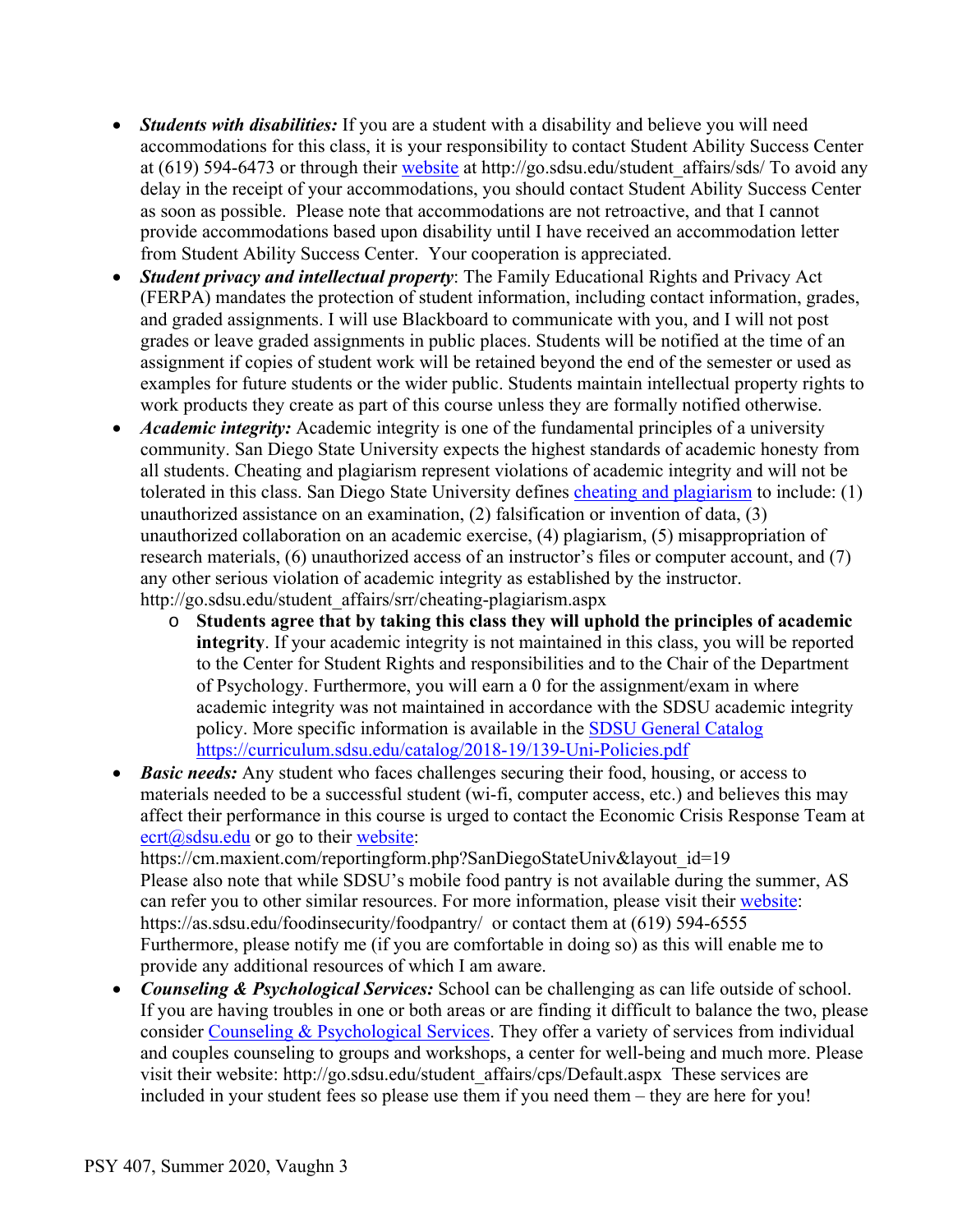#### **ONLINE COURSE POLICIES:**

- This course is completely online! This is a summer course which means we have 6 weeks to complete the content that would normally take 16 weeks – roughly, each week will be equivalent to 2⅔ weeks of material of regular semester materials. This means we will be going through the material at a very rapid pace and it is imperative that you keep up. I have designed the course to help you meet these goals…
- The course is organized into <u>four modules</u> (see your textbook). For each module, you will read 3 to 4 chapters in your textbook and use online videos, lectures, and surveys posted on our Blackboard site. Each chapter will have its own learning guide with learning objectives, tools to help you learn, and assignments (e.g., quizzes, journals, etc.). The learning guides have deadlines for each assignment. The modules are designed in such a way that all assignments for a given module are due the day *before* the exam for that module.
- There will be no in-person meetings. All lectures are recorded and you can watch them at your own convenience. Additional videos will also be posted to enhance your learning and the course content. Office hours will be held using Zoom – an online conference tool (details below in the syllabus).
- Preparing for this online course:
	- o If you have not taken an online course, please take the 'readiness survey' the link listed below to determine if this is the right course for you:
		- https://sunspot.sdsu.edu/pls/webapp/survey.hybrid\_learning.main
	- o Get speakers or a headset to listen to the videos and lectures
	- o Make sure you have access to a computer with a landline internet connection for the taking of exams. Do not use Wi-Fi or other wireless connection while taking exams for this course. If you lose the signal, you will be kicked out of the exam and you will not be able to reenter it.
	- o Download to latest versions of the following software on your computer: Adobe's Acrobat Reader and Flash Player, Java, RealPlayer SP, QuickTime Player, and Microsoft Work or Word Viewer. You can find information about these programs and links to install them under the "Technical Support" button on our Blackboard site.
	- o Download Firefox. Blackboard is best navigated through Firefox. I recommend that you DO NOT use Internet Explorer when you complete work for our class. Google Chrome seems to work fine if you already have that.
	- o Download screen-capture software. In the event that there is a problem while you are taking a quiz or test (e.g., Blackboard freezes), send me a screenshot of your computer that includes an image of your entire screen (which includes the date and time for authentication).
	- o Download Respondus LockDown Browser. All exams need to be taken using this program. Information about this program, including where to get it, appears below in the syllabus.
	- o **Have a contingency plan!** In the rare case that something unexpected happens to your computer, please make sure to have a "back up plan" – make arrangements with someone you know to use their computer because this will not be an excuse for late work.
- Getting started: Please see the "Start here, please" link on the Course Menu. You will find instructional videos about the syllabus and other class tools like how to use Zoom for office hours. Everything you need to know to get started will be in this section. It is imperative to you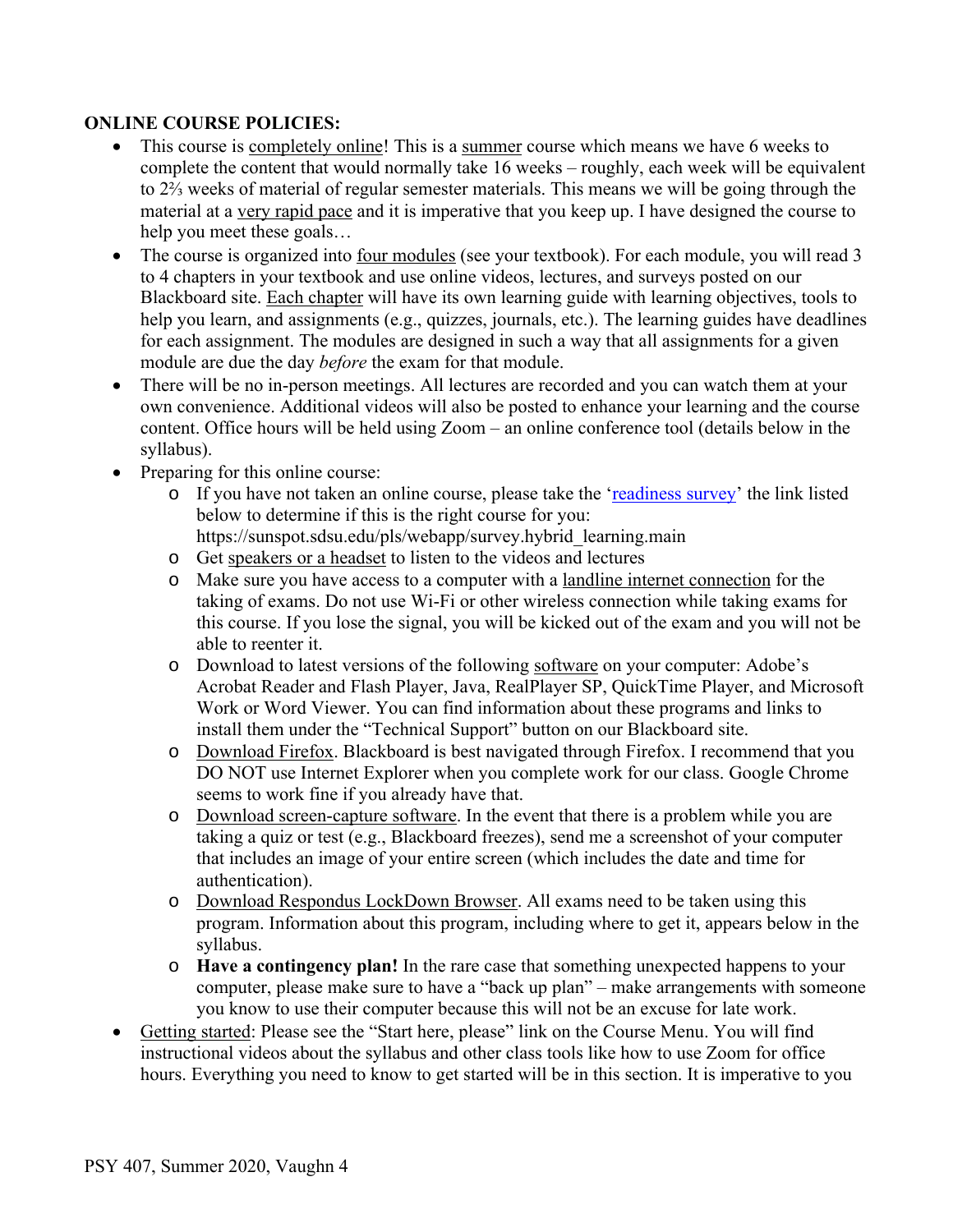review all of these materials before starting the course. Two credit points will be earned by agreeing that you have reviewed these materials – see link in the "Start here, please" folder.

#### **ZOOM WEB CONFERENCING:**

- Prepare your computer and yourself for live online sessions using the Zoom web conferencing tool
- Before using Zoom, please note that this is a two-way web conferencing tool, and that you should make yourself and your surrounding area presentable prior to joining any Zoom meeting in case the camera video is on by default. You do not need to have the camera on if you are not comfortable doing so.
- Test your connection (well in advance of the first session)
	- o You can test your connection at sdsu.zoom.us/test
- You can join Zoom office hours in a number of different ways:
	- o Join from a URL link
		- ! Join by clicking on the URL link in your course, e-mail, or calendar invitation
		- ! The Zoom application will automatically download, launch, and connect you to the meeting
	- o Join from a browser
		- ! Open any browser (Chrome, Safari, Firefox, IE)
		- ! Go to sdsu.zoom.us/join
		- Enter your meeting ID provided by the host/organizer
	- o Join from the Zoom mobile app
		- ! Download the Zoom Cloud Meetings app from the Google Play or Apple iTunes App Store
		- Launch the app and click "Join a Meeting"
		- ! Enter the "Meeting ID" and your name, then click "Join"
	- o Join by telephone dial-in
		- ! You can join a meeting via telephone by using your landline or mobile device by dialing the number provided in the invitation you receive
		- ! You will then be asked to enter the meeting ID
- Access Zoom Support 24/7
	- o support.zoom.us
- SDSU's Web Conferencing Resources Page
	- o its.sdsu.edu/web-conferencing/

## **RESPONDUS LOCKDOWN BROWSER:**

- Respondus LockDown Browser is a secure browser for taking tests in Blackboard. It prevents you from printing, copying, going to another URL, or accessing other applications during a test. You will not be able to take the exams with a standard web browser. Respondus LockDown Browser should only be used for taking Blackboard tests. It should not be used in other areas of Blackboard.
- To download and install Respondus LockDown Browser, follow these steps:
	- o Windows computers
		- ! Go to the following web site to download the browser:
		- ! http://www.respondus.com/lockdown/information.pl?ID=469641291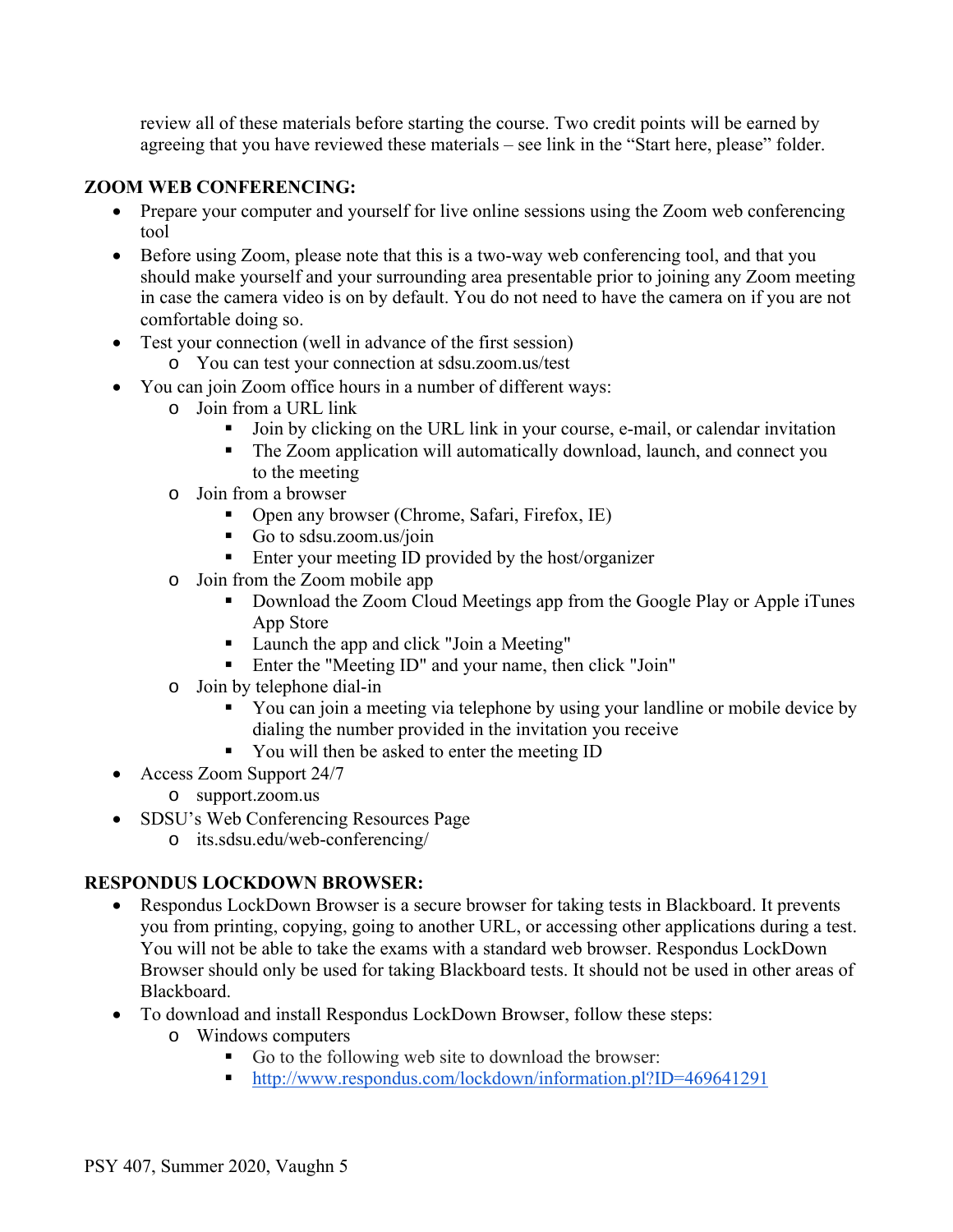- ! During the installation, select Yes if prompted to accept programs from Macrovision and Respondus.
- Follow the onscreen instructions to complete the install.
- o Macintosh computers
	- Be sure that OSX 10.3.9 or higher is being used (512K RAM minimum).
	- ! Go to the following web site to download the browser:
	- ! http://www.respondus.com/lockdown/information.pl?ID=469641291
	- ! During the installation, select Yes when prompted to run the Java application.
	- Follow the onscreen instructions to complete the install.
- To take an exam, follow these steps:
	- 1. Close all programs, unless one is used to connect you to the Internet.
	- 2. Locate the "LockDown Browser" shortcut on the desktop and double-click it. (For Macintosh users, launch "LockDown Browser" from the Applications folder.)
	- 3. If prompted to close a blocked program (e.g. screen capture, instant messaging) choose Yes when prompted.
	- 4. Login to your Blackboard course.
	- 5. Navigate to the test and select it.
	- 6. A pop-up window will ask whether the instructor has required a password for the test. If the instructor did not set up the test with a password, the No option should be selected (I will not have a password). Click the Continue button.
	- 7. Regardless of the selection made in the previous step, Respondus LockDown Browser will automatically fill in a special password on the next screen. It's important that this password field isn't modified. Click the Submit button.
	- 8. The test will then start. (Note: once a test has been started with Respondus LockDown Browser, you cannot exit until the Submit button is clicked.)
- To ensure that you have downloaded Respondus Lockdownn Browser correctly, I will ask you to take the "Syllabus Agreement" in Respondus Lockdown Browser. That way, if you have questions or issues, we can resolve them *before* the first exam. I want to help you all be successful in this class!

**COURSE DESIGN/MAJOR ASSESSMENTS:** A number of different activities will be used to assess your learning in this class, including chapter quizzes, exams, journals and blog/discussion posts. The class has been divided into four large modules, each containing three to four chapters from the textbook. Each chapter will have one quiz and you will be able to drop your lowest quiz for each module. Each module will also have one exam, one journal, and one discussion or blog post. These are detailed below:

• **Chapter Quizzes.** The goals of these quizzes are to 1) keep you reading the chapters with the pace of the course as well as 2) test your learning of each chapter in smaller "chunks." These quizzes will be open-book quizzes available on Blackboard for each chapter (chapters 1-15). You will be able to drop the lowest chapter quiz *from each module* (four in total). All chapter quizzes for any given module will be available when the module is available and all quizzes in a module will be due at the end of that module (see dates on the schedule for when quizzes close). Only 11 of the quizzes will count toward your grade. This means that if you take all of the quizzes, your lowest 4 will be dropped. This also means that you can miss up to four quizzes (although I **do not** recommend that). For this reason, *there will be no make-up quizzes*. These will be worth 10 points each (110 points total or 22% of your total grade).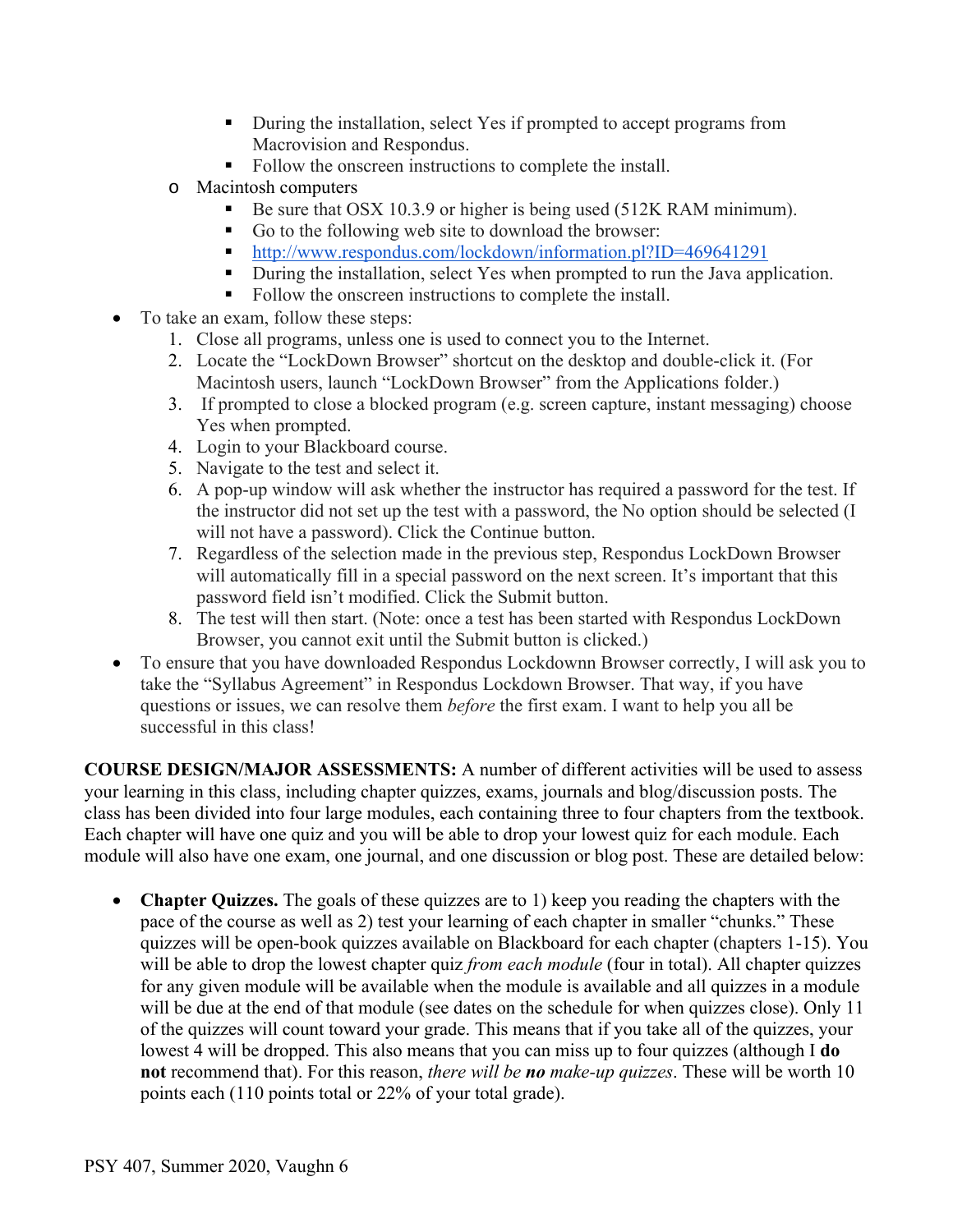- o You **must** take quizzes on a **wired** connection (i.e., not on a wireless connection) because sometimes the connection is lost using wireless and you will be locked out of your quiz once it loses connection. These will not be reset if you lose connection.
- **Journals.** The goal of these journals is to get you to *reflect* on the issues of health psychology outside of this classroom and outside of the book. Reflection journals are just that—reflections of the material. *This does not mean to summarize the text or my lecture!* There are no "wrong" reflections but s*ummarizations or failure to respond to the assignment will receive no credit*. From the points, you can see that these are not worth a lot – therefore, they are not meant to be long or exhaustive. Write what you need to reflect on the prompt. There will be one journal in each module and they will be due the day before each Module Exam by 11:59pmPDT. These are worth 10 points each (40 points total or 8% or your total grade).
	- o **Module 1: Patient-provider communication journal**: Faulty communication can be a result of both the patient and the provider. Reflect on a time when you have experienced this.
	- o **Module 2: Social support journal**: We will discuss the various ways that other people help us in times of stress (e.g., tangible, emotional, informational). Describe two experiences where other peoples have provided you with two *different types* of social support.
	- o **Module 3: Media and health behaviors journal**: Public service announcements (PSAs) have attempted to increase health-promoting behaviors (e.g., wearing a seatbelt) as well as decrease health-compromising behaviors (e.g., smoking). Write about a specific PSA—that is, describe the PSA and reflect on why you think it is effective (or not). Please also provide me with the link so that I can find it as well. Note-this should be a health-related PSA.
	- o **Module 4: Quality of life journal**: Quality of life is a *subjective* construct. What does quality of life mean to you right now? How has that changed in the last five years? How do you think it will change in the next five years?
- **Blog/discussion posts.** The goal of these assignments is to get you to apply some of the things we know about health in your lives. These are worth 12 points each (48 points total or 10% of your total grade).
	- o **Module 1: Health behavior change blog – Blog #1**: You will pick a specific health behavior that you would like to change during this course. You will use one of the theories of health behavior discussed in Chapter 4 to implement a plan and blog about this process. Part 1 will be selecting the behavior (2 points) and monitoring for a week (10 points). You will reflect on trends that you noticed in your monitoring period (without actively trying to change it). See Blackboard for details about this assignment including due dates as this blog will span across Modules 1, 2, and 3.
	- o **Module 2: Health behavior change blog – Blog #2**: Once you have decided on a behavior to change, you will select a theory of health behavior (from Chapter 4) that you would like to use to change said behavior. You will design a plan and spell it out (12 points). You will then set out in trying to change that behavior and you will monitor your progress during that week span and into Module 3. See Blackboard for details about this assignment including due dates as this blog will span across Modules 1, 2, and 3.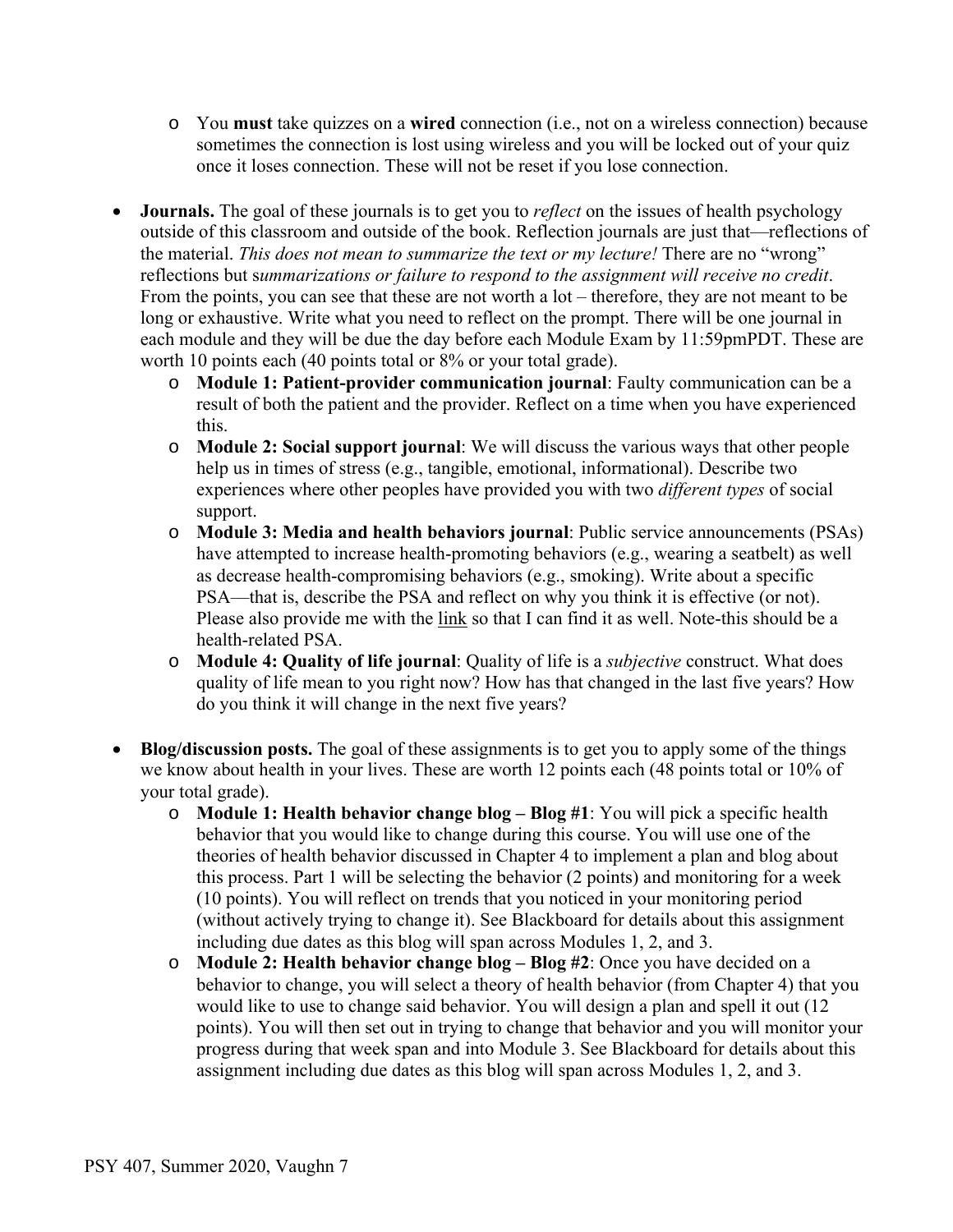- o **Module 3: Health behavior change blog – Blog #3:** You will continue to monitor your progress and at the end of Module 3, you will reflect on your success. Keeping in mind that this is a short class (and an even shorter assignment), you can discuss what worked and what did not work in your behavior change attempt and how you would modify it to make it more effective for you in the future (12 points). See Blackboard for details about this assignment including due dates as this blog will span across Modules 1, 2, and 3.
- o **Module 4: Chronic and terminal illness in film discussion – Discussion:** Many (fictional) films are about characters with chronic and/or terminal illness. These may be very accurate representations of the illness and/or end of life, or they may be highly dramatized for entertainment purposes. I will open up a discussion thread and I want you to write a discussion post about what you have watched (**not** the films I present in class). Include in that post how accurate you think that film represented that illness and/or end of life experience. There are more than enough examples out there for everyone to find a unique episode or film, but if you do overlap, do not simply write "I agree" with someone else's discussion post (this will earn you 0 points). Start an actual discussion and add to the one already on-going. This is a great way to find new things to watch! See Blackboard for details about the due date. You will earn 10 points for your original post and 2 points for your discussion with others about their posts.
- **Exams.** The goal of these exams is to test your retention and application of the course materials. You must take all exams using Respondus LockDown Browser (see installation instructions above). There will be four multi-format exams (i.e., multiple choice, true/false, matching, fill-inthe-blanks, short-answer responses) – one for each module. These are worth 75 points each (300 points total or 60% of your total grade).
	- o **Module 1 Exam: Foundations of health psychology**: Materials from Chapters 1 through 4 of your textbook along with any additional resources provided online (health assessments, lectures, videos, etc.).
	- o **Module 2 Exam: Stress, pain, and coping**: Materials from Chapters 5 through 8 of your textbook along with any additional resources provided online (health assessments, lectures, videos, etc.).
	- o **Module 3 Exam: Behavioral health**: Materials from Chapters 12 through 15 of your textbook along with any additional resources provided online (health assessments, lectures, videos, etc.).
	- o **Module 4 Exam: Behavior and chronic disease**: Materials from Chapters 9 through 11 of your textbook along with any additional resources provided online (health assessments, lectures, videos, etc.).
- **Syllabus Agreement.** The goal of this agreement is to 1) ensure you read the syllabus and agree to the terms of the class at the start, 2) to make sure you have correctly downloaded Respondus Lockdown Browser so that you know that it works prior to the first exam, and 3) give you two easy points at the start!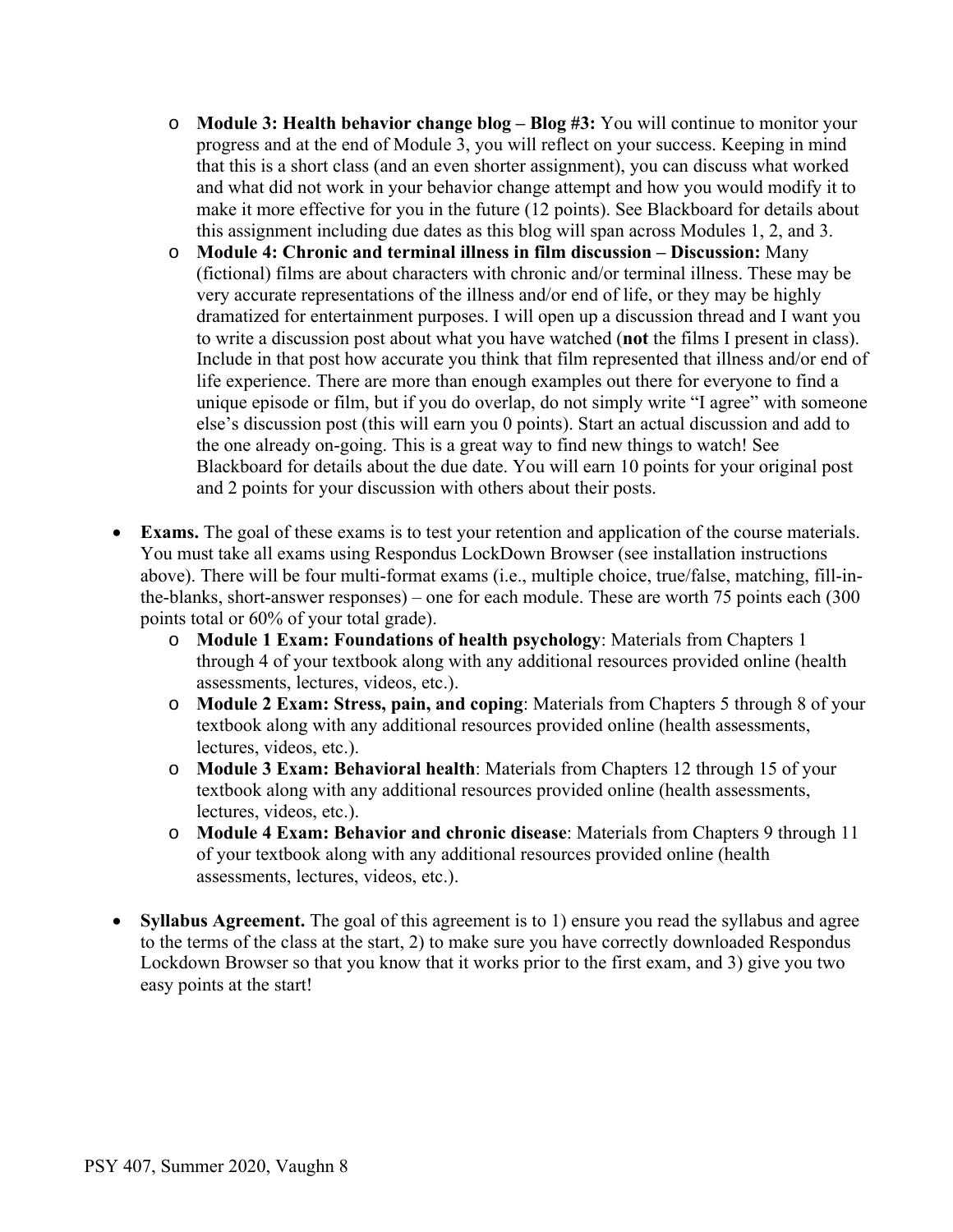# **GRADE COMPOSITION:**

| <b>Points</b> | Item                                                       |
|---------------|------------------------------------------------------------|
| 110           | Chapter Quizzes (11 $\omega$ 10 points)                    |
| 40            | Journals $(4 \omega 10 \text{ points})$                    |
| 48            | Discussions/blog posts $(4 \text{ (}a) 12 \text{ points})$ |
| 300           | Exams $(4 \omega 75 \text{ points})$                       |
|               | Syllabus Agreement                                         |
| 500           | <b>Total Points</b>                                        |

# **GRADE RUBRIC (out of 500 points):**

| 92%-100%<br>460-500<br>A          |  |
|-----------------------------------|--|
| 450-459<br>$90\% - 91\%$<br>$A-$  |  |
| 88%-89%<br>440-449<br>$B+$        |  |
| 410-439<br>B<br>82%-87%           |  |
| 400-409<br>$B -$<br>$80\% - 81\%$ |  |
| 390-399<br>$C+$<br>78%-79%        |  |
| C<br>360-389<br>72%-77%           |  |
| $C-$<br>350-359<br>$70\% - 71\%$  |  |
| 68%-69%<br>340-349<br>$D+$        |  |
| 310-339<br>D<br>$62\% - 67\%$     |  |
| 300-309<br>$60\% - 61\%$<br>D-    |  |
| 59%-below<br>F<br>$0 - 299$       |  |